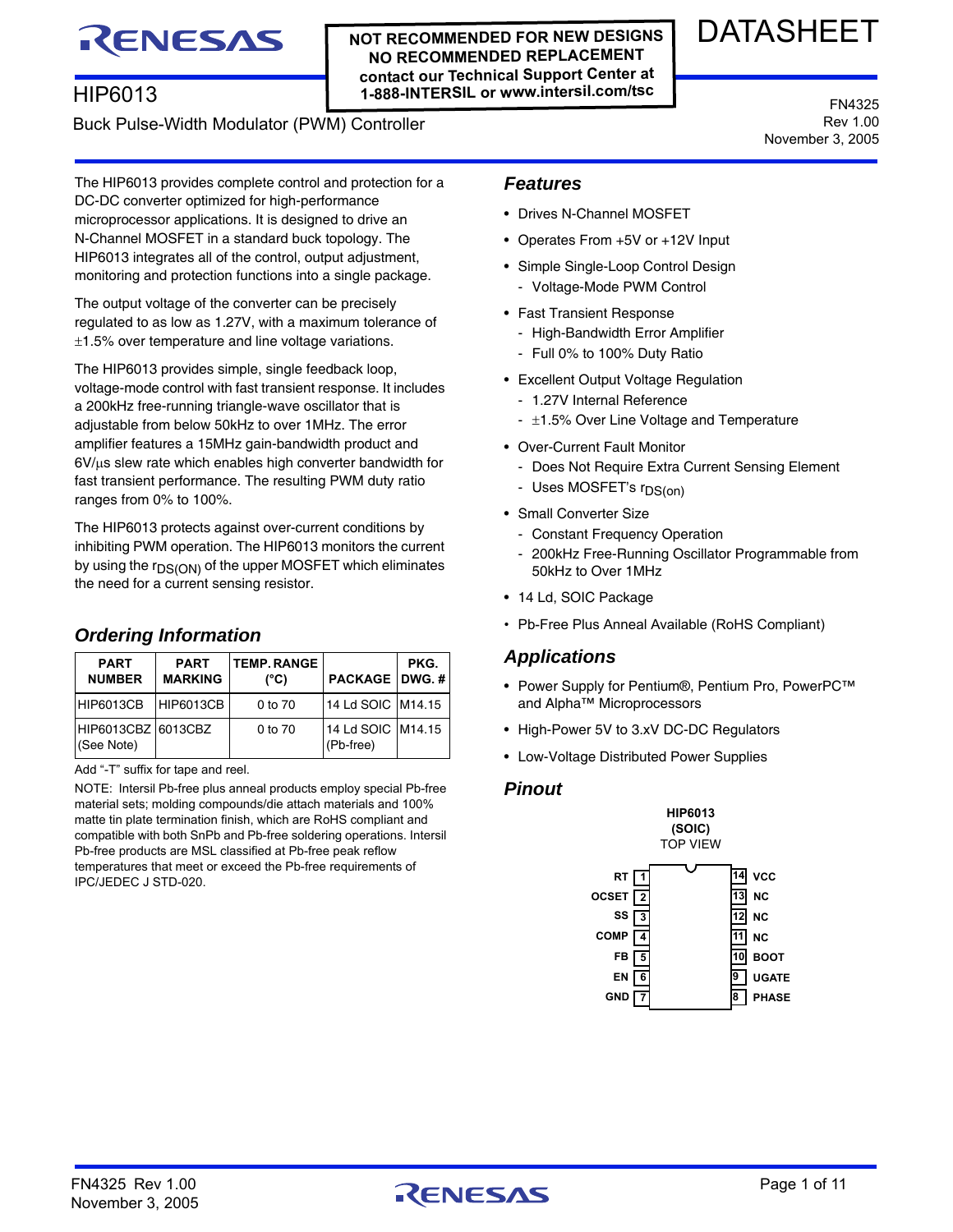# *Typical Application*



*Block Diagram*

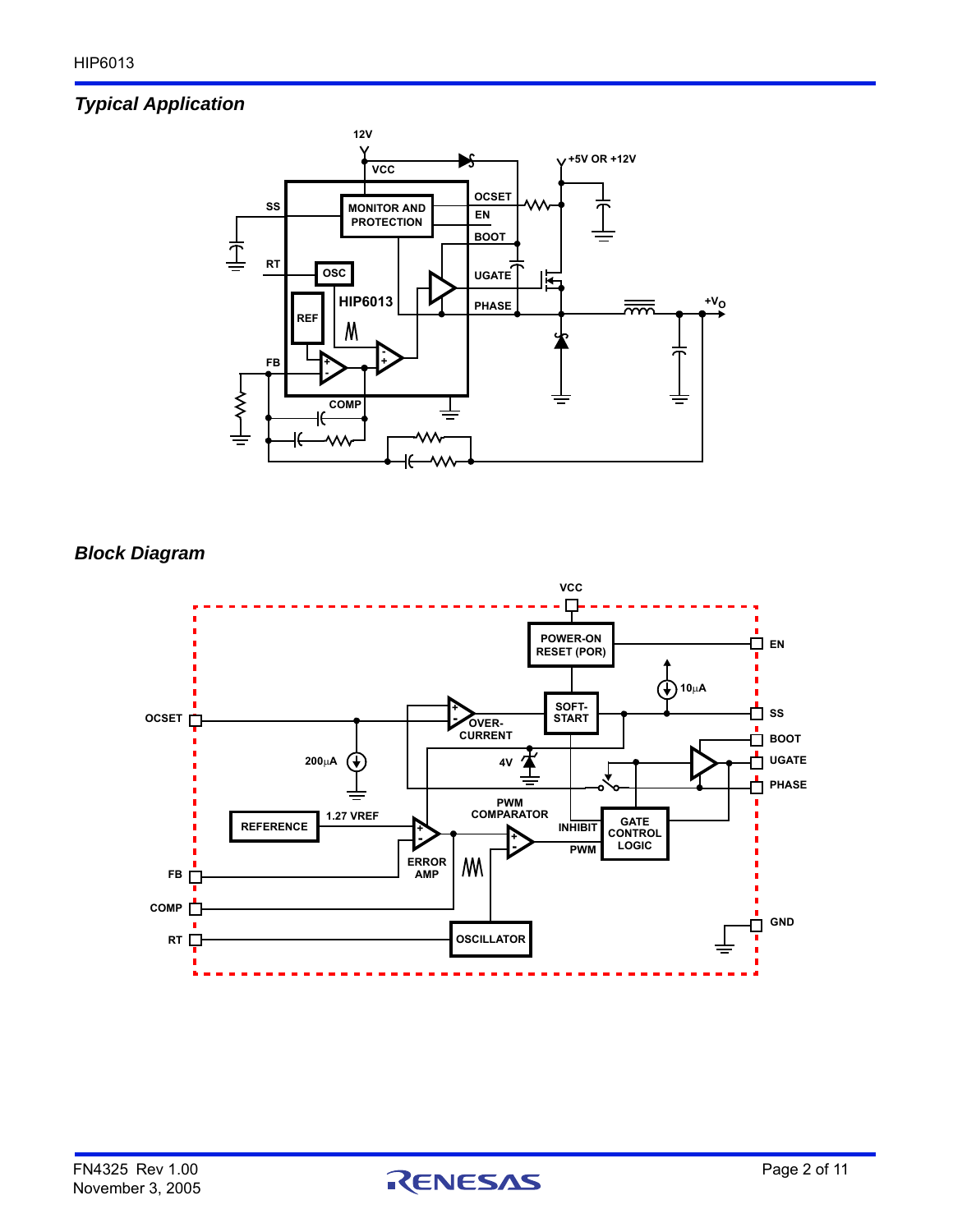#### Absolute Maximum Ratings **Thermal Information**

| Input, Output or I/O Voltage GND -0.3V to VCC +0.3V |  |
|-----------------------------------------------------|--|
|                                                     |  |

### **Operating Conditions**

| Supply Voltage, VCC +12V ±10%           |  |
|-----------------------------------------|--|
|                                         |  |
| Junction Temperature Range 0°C to 125°C |  |

| Thermal Resistance (Typical, Note 1)                                        | $\theta$ <sub>JA</sub> ( <sup>O</sup> C/W) |
|-----------------------------------------------------------------------------|--------------------------------------------|
|                                                                             | 185                                        |
|                                                                             |                                            |
| Maximum Storage Temperature Range  -65 <sup>o</sup> C to 150 <sup>o</sup> C |                                            |
| Maximum Lead Temperature (Soldering 10s) 300°C                              |                                            |
| (SOIC - Lead Tips Only)                                                     |                                            |

*CAUTION: Stresses above those listed in "Absolute Maximum Ratings" may cause permanent damage to the device. This is a stress only rating and operation of the device at these or any other conditions above those indicated in the operational sections of this specification is not implied.*

#### NOTE:

1.  $\theta_{JA}$  is measured with the component mounted on an evaluation PC board in free air.

| <b>Electrical Specifications</b><br>Recommended Operating Conditions, Unless Otherwise Noted |                       |                                                                       |                      |                |                          |              |  |
|----------------------------------------------------------------------------------------------|-----------------------|-----------------------------------------------------------------------|----------------------|----------------|--------------------------|--------------|--|
| <b>PARAMETER</b>                                                                             | <b>SYMBOL</b>         | <b>TEST CONDITIONS</b>                                                | <b>MIN</b>           | <b>TYP</b>     | <b>MAX</b>               | <b>UNITS</b> |  |
| <b>VCC SUPPLY CURRENT</b>                                                                    |                       |                                                                       |                      |                |                          |              |  |
| Nominal Supply                                                                               | $_{\text{LCC}}$       | EN = VCC; UGATE and LGATE Open                                        | L.                   | 5              | $\overline{\phantom{a}}$ | mA           |  |
| Shutdown Supply                                                                              |                       | $EN = 0V$                                                             | $\blacksquare$       | 50             | 100                      | μA           |  |
| <b>POWER-ON RESET</b>                                                                        |                       |                                                                       |                      |                |                          |              |  |
| Rising VCC Threshold                                                                         |                       | $V_{OCSET} = 4.5 VDC$                                                 | $\blacksquare$       | $\blacksquare$ | 10.4                     | V            |  |
| Falling VCC Threshold                                                                        |                       | $V_{OCSET} = 4.5 VDC$                                                 | 8.8                  | $\frac{1}{2}$  |                          | $\vee$       |  |
| Enable - Input threshold Voltage                                                             |                       | $V_{OCSET} = 4.5 VDC$                                                 | 0.8                  | L.             | 2.0                      | V            |  |
| Rising VOCSET Threshold                                                                      |                       |                                                                       | $\blacksquare$       | 1.27           |                          | $\vee$       |  |
| <b>OSCILLATOR</b>                                                                            |                       |                                                                       |                      |                |                          |              |  |
| <b>Free Running Frequency</b>                                                                |                       | $RT =$ OPEN, $V_{CC} = 12$                                            | 180                  | 200            | 220                      | kHz          |  |
| <b>Total Variation</b>                                                                       |                       | $6k\Omega$ < RT to GND < 200 $k\Omega$                                | $-20$                |                | $+20$                    | $\%$         |  |
| Ramp Amplitude                                                                               | $\Delta V_{\rm{OSC}}$ | $RT = OPER$                                                           | $\blacksquare$       | 1.9            | $\blacksquare$           | $V_{P-P}$    |  |
| <b>REFERENCE</b>                                                                             |                       |                                                                       |                      |                |                          |              |  |
| Reference Voltage                                                                            |                       |                                                                       | 1.251                | 1.270          | 1.289                    | V            |  |
| <b>ERROR AMPLIFIER</b>                                                                       |                       |                                                                       |                      |                |                          |              |  |
| DC Gain                                                                                      |                       |                                                                       | $\blacksquare$       | 88             | $\overline{\phantom{a}}$ | dB           |  |
| Gain-Bandwidth Product                                                                       | <b>GBW</b>            |                                                                       |                      | 15             |                          | <b>MHz</b>   |  |
| <b>Slew Rate</b>                                                                             | <b>SR</b>             | $COMP = 10pF$                                                         |                      | 6              | $\mathbf{r}$             | $V/\mu s$    |  |
| <b>GATE DRIVERS</b>                                                                          |                       |                                                                       |                      |                |                          |              |  |
| <b>Upper Gate Source</b>                                                                     | <b>IUGATE</b>         | $V_{\text{BOOT}}$ - $V_{\text{PHASE}}$ = 12V, $V_{\text{UGATE}}$ = 6V | 350                  | 500            | $\tilde{\phantom{a}}$    | mA           |  |
| <b>Upper Gate Sink</b>                                                                       | RUGATE                | $I_{LAGATE} = 0.3A$                                                   | $\ddot{\phantom{a}}$ | 5.5            | 10                       | $\Omega$     |  |
| <b>PROTECTION</b>                                                                            |                       |                                                                       |                      |                |                          |              |  |
| <b>OCSET Current Source</b>                                                                  | <b>locsET</b>         | $V_{OCSET} = 4.5 VDC$                                                 | 170                  | 200            | 230                      | μA           |  |
| Soft Start Current                                                                           | Iss                   |                                                                       | ÷                    | 10             |                          | $\mu$ A      |  |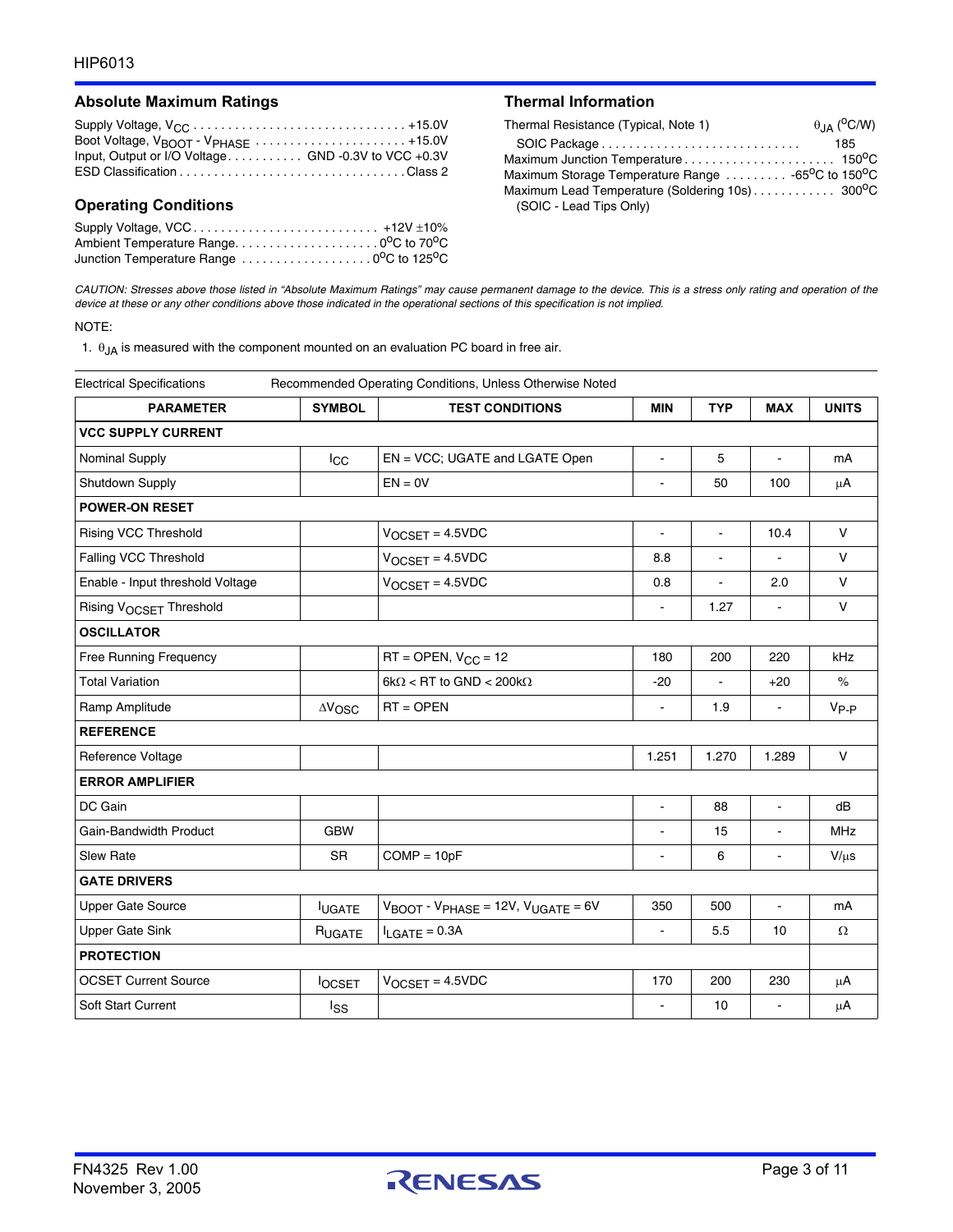

# *Typical Performance Curves*



# *Functional Pin Description*



# *RT (Pin 1)*

This pin provides oscillator switching frequency adjustment. By placing a resistor  $(R_T)$  from this pin to GND, the nominal 200kHz switching frequency is increased according to the following equation:

$$
Fs \approx 200 \, \text{kHz} + \frac{5 \bullet 10^6}{R_T} \qquad (R_T \text{ to GND})
$$

Conversely, connecting a pull-up resistor  $(R_T)$  from this pin to VCC reduces the switching frequency according to the following equation.:

$$
Fs \approx 200kHz - \frac{4 \cdot 10^7}{R_T}
$$
 (R<sub>T</sub> to 12V)

# *OCSET (Pin 2)*

Connect a resistor ( $R_{OCSFT}$ ) from this pin to the drain of the upper MOSFET. ROCSET, an internal 200µA current source  $(I_{OCS})$ , and the upper MOSFET on-resistance  $(r_{DS(ON)})$  set the converter over-current (OC) trip point according to the following equation:

$$
I_{PEAK} = \frac{I_{OCS} \cdot R_{OCSET}}{r_{DS(ON)}}
$$

An over-current trip cycles the soft-start function.



# *SS (Pin 3)*

Connect a capacitor from this pin to ground. This capacitor, along with an internal  $10\mu$ A current source, sets the soft-start interval of the converter.

# *COMP (Pin 4) and FB (Pin 5)*

COMP and FB are the available external pins of the error amplifier. The FB pin is the inverting input of the error amplifier and the COMP pin is the error amplifier output. These pins are used to compensate the voltage-control feedback loop of the converter.

# *EN (Pin 6)*

This pin is the open-collector enable pin. Pull this pin below 1V to disable the converter. In shutdown, the soft start pin is discharged and the UGATE and LGATE pins are held low.

# *GND (Pin 7)*

Signal ground for the IC. All voltage levels are measured with respect to this pin.

# *PHASE (Pin 8)*

Connect the PHASE pin to the upper MOSFET source. This pin is used to monitor the voltage drop across the MOSFET for over-current protection. This pin also provides the return path for the upper gate drive.

# *UGATE (Pin 9)*

Connect UGATE to the upper MOSFET gate. This pin provides the gate drive for the upper MOSFET.

# *BOOT (Pin 10)*

This pin provides bias voltage to the upper MOSFET driver. A bootstrap circuit may be used to create a BOOT voltage suitable to drive a standard N-Channel MOSFET.

# *VCC (Pin 14)*

Provide a 12V bias supply for the chip to this pin.

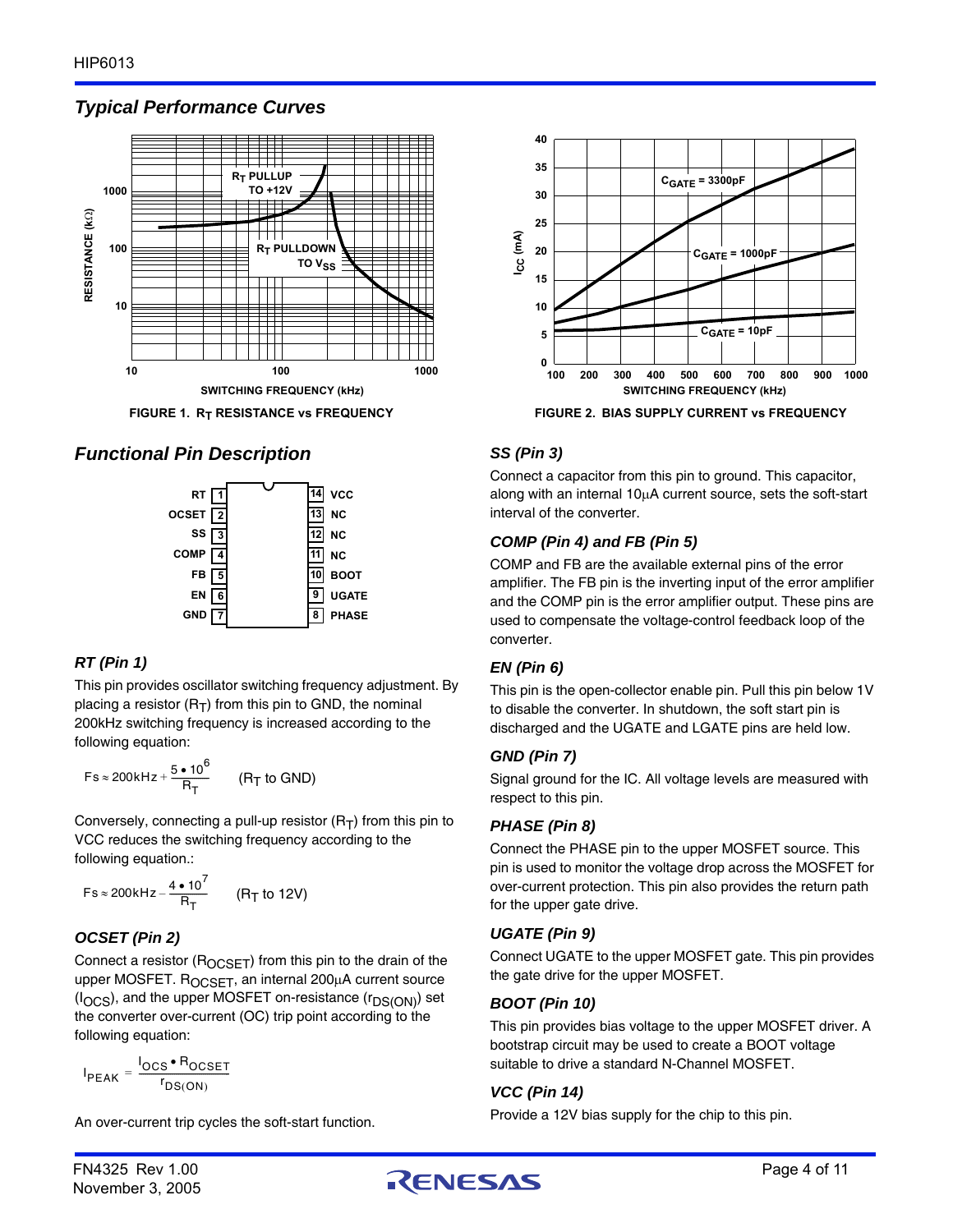# *Functional Description*

### *Initialization*

The HIP6013 automatically initializes upon receipt of power. Special sequencing of the input supplies is not necessary. The Power-On Reset (POR) function continually monitors the input supply voltages and the enable (EN) pin. The POR monitors the bias voltage at the VCC pin and the input voltage  $(V_{1N})$  on the OCSET pin. The level on OCSET is equal to  $V_{IN}$  less a fixed voltage drop (see over-current protection). With the EN pin held to VCC, the POR function initiates soft start operation after both input supply voltages exceed their POR thresholds. For operation with a single +12V power source,  $V_{IN}$  and  $V_{CC}$  are equivalent and the +12V power source must exceed the rising  $V_{CC}$  threshold before POR initiates operation.

The Power-On Reset (POR) function inhibits operation with the chip disabled (EN pin low). With both input supplies above their POR thresholds, transitioning the EN pin high initiates a soft start interval.

### *Soft Start*

The POR function initiates the soft start sequence. An internal  $10\mu$ A current source charges an external capacitor  $(C_{SS})$  on the SS pin to 4V. Soft start clamps the error amplifier output (COMP pin) and reference input (+ terminal of error amp) to the SS pin voltage. Figure 3 shows the soft start interval with  $C_{SS} = 0.1 \mu F$ . Initially the clamp on the error amplifier (COMP pin) controls the converter's output voltage. At t1 in Figure 3, the SS voltage reaches the valley of the oscillator's triangle wave. The oscillator's triangular waveform is compared to the ramping error amplifier voltage. This generates PHASE pulses of increasing width that charge the output capacitor(s). This interval of increasing pulse width continues to t2. With sufficient output voltage, the clamp on the reference input controls the output voltage. This is the interval between t2 and t3 in Figure 3. At t3 the SS voltage exceeds the reference voltage and the output voltage is in regulation. This method provides a rapid and controlled output voltage rise.



**FIGURE 3. SOFT-START INTERVAL**

# *Over-Current Protection*

The over-current function protects the converter from a shorted output by using the upper MOSFET's on-resistance, r<sub>DS(ON)</sub> to monitor the current. This method enhances the converter's efficiency and reduces cost by eliminating a current sensing resistor.

The over-current function cycles the soft-start function in a hiccup mode to provide fault protection. A resistor  $(R_{OCSFT})$ programs the over-current trip level. An internal  $200\mu A$ (typical) current sink develops a voltage across  $R_{OCSFT}$  that is reference to  $V_{IN}$ . When the voltage across the upper MOSFET (also referenced to  $V_{IN}$ ) exceeds the voltage across R<sub>OCSET</sub>, the over-current function initiates a softstart sequence. The soft-start function discharges  $C_{SS}$  with a 10µA current sink and inhibits PWM operation. The softstart function recharges C<sub>SS</sub>, and PWM operation resumes with the error amplifier clamped to the SS voltage. Should an overload occur while recharging  $C_{SS}$ , the soft start function inhibits PWM operation while fully charging  $C_{SS}$  to 4V to complete its cycle. Figure 4 shows this operation with an overload condition. Note that the inductor current increases to over 15A during the  $C_{SS}$  charging interval and causes an over-current trip. The converter dissipates very little power with this method. The measured input power for the conditions of Figure 4 is 2.5W.

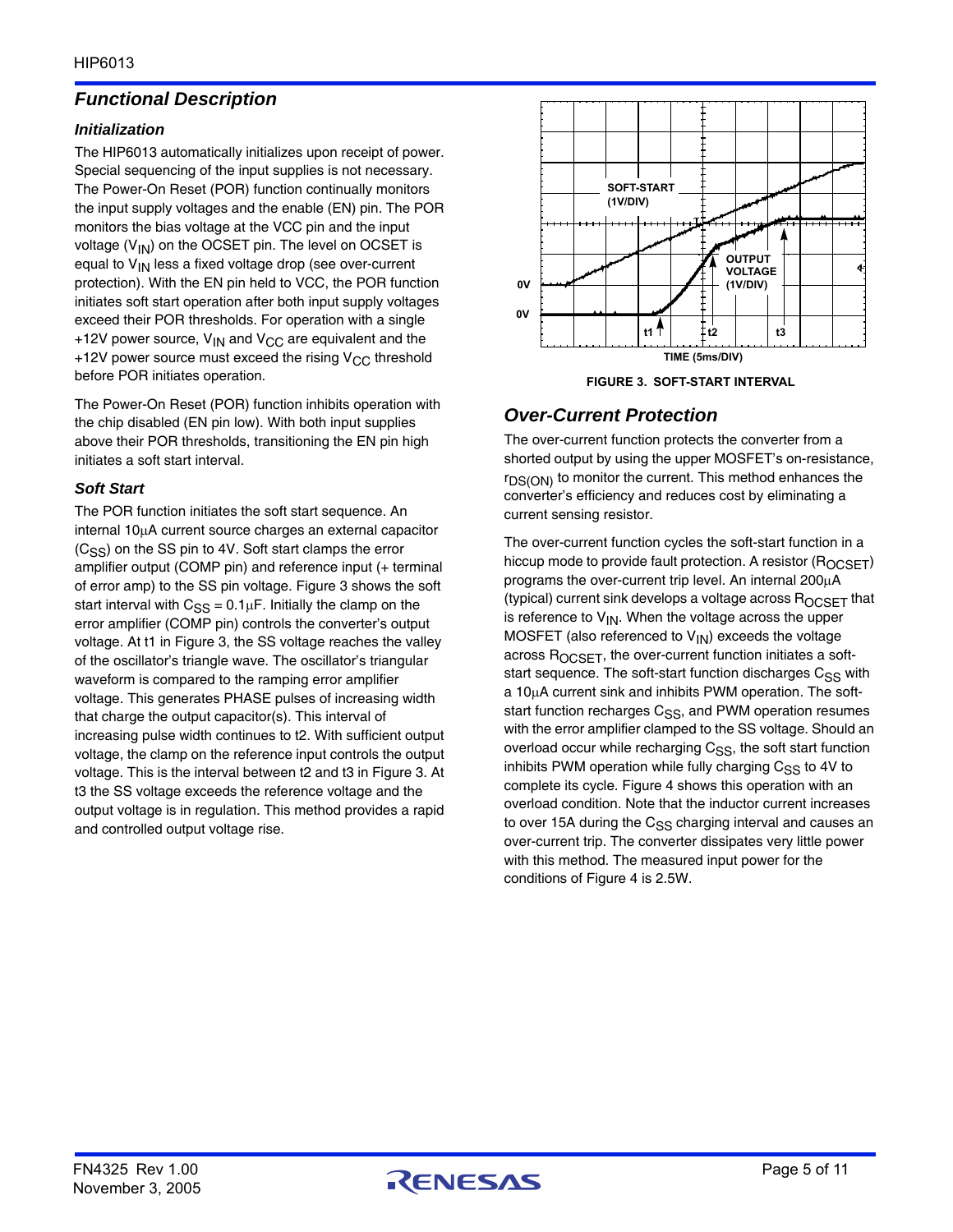



The over-current function will trip at a peak inductor current  $(I_{\text{PFAK}})$  determined by:

$$
I_{PEAK} = \frac{I_{OCSET} \cdot R_{OCSET}}{r_{DS(ON)}}
$$

where  $I_{OCSET}$  is the internal OCSET current source (200 $\mu$ A typical). The OC trip point varies mainly due to the MOSFET's  $r_{DS(ON)}$  variations. To avoid over-current tripping in the normal operating load range, find the ROCSET resistor from the equation above with:

- 1. The maximum  $r_{DS(ON)}$  at the highest junction temperature.
- 2. The minimum  $I_{OCSET}$  from the specification table.
- 3. Determine  $I_{PEAK}$  for  $I_{PEAK} > I_{OUT(MAX)} + (\Delta I)/2$ , where  $\Delta I$  is the output inductor ripple current.

For an equation for the ripple current see the section under component guidelines titled 'Output Inductor Selection'.

A small ceramic capacitor should be placed in parallel with  $R_{OCSET}$  to smooth the voltage across  $R_{OCSET}$  in the presence of switching noise on the input voltage.

# *Application Guidelines*

# *Layout Considerations*

As in any high frequency switching converter, layout is very important. Switching current from one power device to another can generate voltage transients across the impedances of the interconnecting bond wires and circuit traces. These interconnecting impedances should be minimized by using wide, short printed circuit traces. The critical components should be located as close together as possible using ground plane construction or single point grounding.



#### **FIGURE 5. PRINTED CIRCUIT BOARD POWER AND GROUND PLANES OR ISLANDS**

Figure 5 shows the critical power components of the converter. To minimize the voltage overshoot the interconnecting wires indicated by heavy lines should be part of ground or power plane in a printed circuit board. The components shown in Figure 6 should be located as close together as possible. Please note that the capacitors  $C_{1N}$  and  $C_{O}$  each represent numerous physical capacitors. Locate the HIP6013 within 3 inches of the MOSFETs, Q1. The circuit traces for the MOSFETs' gate and source connections from the HIP6013 must be sized to handle up to 1A peak current.

Figure 6 shows the circuit traces that require additional layout consideration. Use single point and ground plane construction for the circuits shown. Minimize any leakage current paths on the SS PIN and locate the capacitor,  $C_{SS}$  close to the SS pin because the internal current source is only  $10\mu$ A. Provide local V<sub>CC</sub> decoupling between VCC and GND pins. Locate the capacitor,  $C_{\text{B}\text{O}\text{O}\text{T}}$  as close as practical to the BOOT and PHASE pins.



**FIGURE 6. PRINTED CIRCUIT BOARD SMALL SIGNAL LAYOUT GUIDELINES**

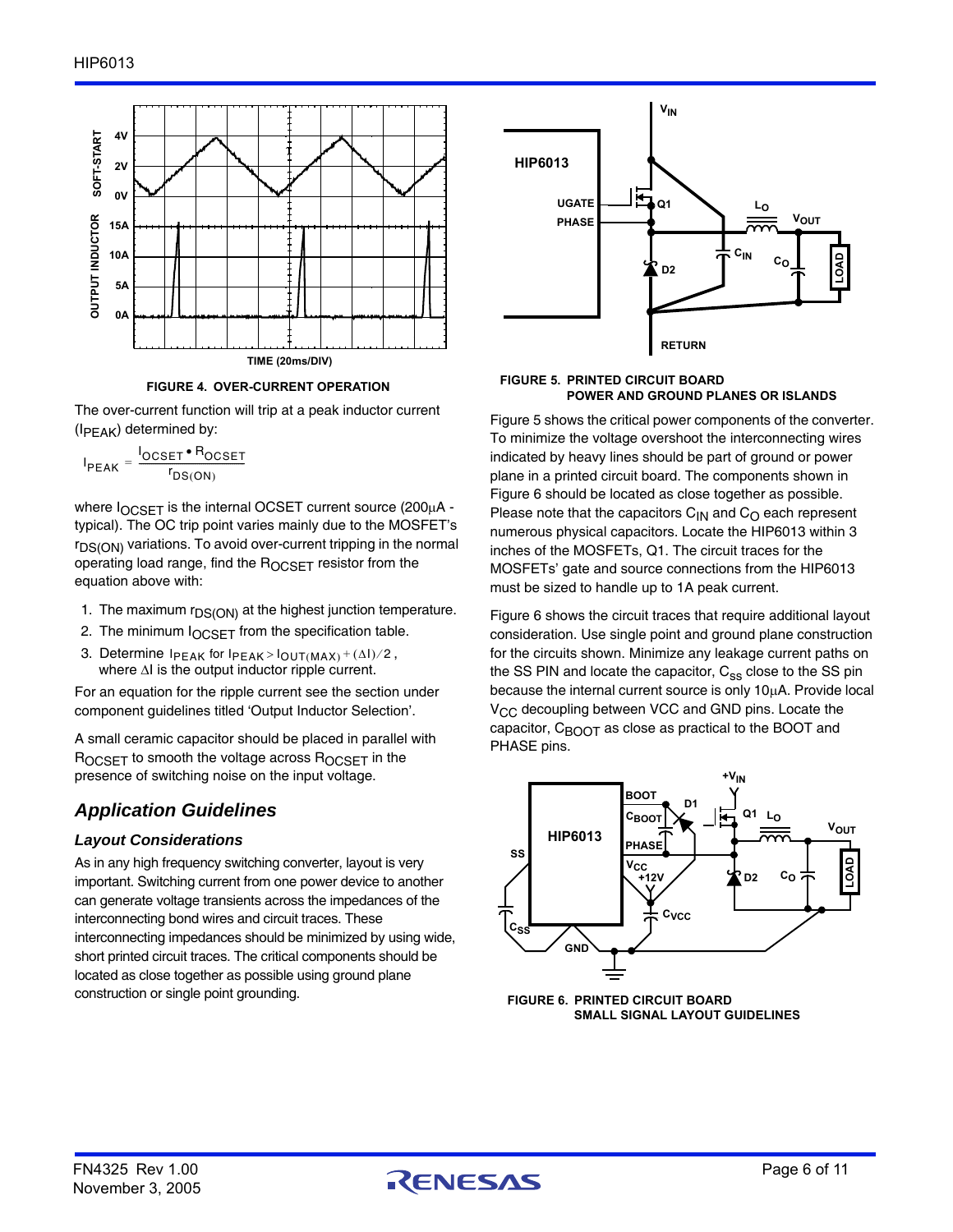# *Feedback Compensation*

Figure 7 highlights the voltage-mode control loop for a synchronous-rectified buck converter. The output voltage (Vout) is regulated to the Reference voltage level. The error amplifier (Error Amp) output ( $V_{E/A}$ ) is compared with the oscillator (OSC) triangular wave to provide a pulse-width modulated (PWM) wave with an amplitude of Vin at the PHASE node. The PWM wave is smoothed by the output filter (Lo and Co).



**FIGURE 7. VOLTAGE - MODE BUCK CONVERTER COMPENSATION DESIGN**

The modulator transfer function is the small-signal transfer function of Vout/ $V_{E/A}$ . This function is dominated by a DC Gain and the output filter (Lo and Co), with a double pole break frequency at F<sub>LC</sub> and a zero at F<sub>ESR</sub>. The DC Gain of the modulator is simply the input voltage (Vin) divided by the peak-to-peak oscillator voltage  $\Delta V_{\rm OSC}$ .

# *Modulator Break Frequency Equations*

$$
F_{\text{LC}} = \frac{1}{2\pi \cdot \sqrt{L_0 \cdot C_0}}
$$
 
$$
F_{\text{ESR}} = \frac{1}{2\pi \cdot (\text{ES})}
$$

$$
F_{ESR} = \frac{1}{2\pi \cdot (ESR \cdot C_O)}
$$

The compensation network consists of the error amplifier (internal to the HIP6013) and the impedance networks  $Z_{IN}$ and  $Z_{FB}$ . The goal of the compensation network is to provide a closed loop transfer function with the highest 0dB crossing frequency ( $f_{0dB}$ ) and adequate phase margin. Phase margin is the difference between the closed loop phase at  $f_{OdB}$  and  $180<sup>o</sup>$ . The equations below relate the compensation network's poles, zeros and gain to the components (R1, R2, R3, C1, C2, and C3) in Figure 8. Use these guidelines for locating the poles and zeros of the compensation network:

### *Compensation Break Frequency Equations*

$$
F_{Z1} = \frac{1}{2\pi \cdot R2 \cdot C1}
$$
  
\n
$$
F_{P1} = \frac{1}{2\pi \cdot R2 \cdot (C1 \cdot C2)}
$$
  
\n
$$
F_{Z2} = \frac{1}{2\pi \cdot (R1 + R3) \cdot C3}
$$
  
\n
$$
F_{P2} = \frac{1}{2\pi \cdot R3 \cdot C3}
$$

- 1. Pick Gain (R2/R1) for desired converter bandwidth
- 2. Place 1<sup>ST</sup> Zero Below Filter's Double Pole  $(-75\% \text{ F}1 \text{ C})$
- 3. Place 2ND Zero at Filter's Double Pole
- 4. Place 1<sup>ST</sup> Pole at the ESR Zero
- 5. Place 2<sup>ND</sup> Pole at Half the Switching Frequency
- 6. Check Gain against Error Amplifier's Open-Loop Gain
- 7. Estimate Phase Margin Repeat if Necessary

Figure 8 shows an asymptotic plot of the DC-DC converter's gain vs frequency. The actual Modulator Gain has a high gain peak do to the high Q factor of the output filter and is not shown in Figure 8. Using the above guidelines should give a Compensation Gain similar to the curve plotted. The open loop error amplifier gain bounds the compensation gain. Check the compensation gain at  $F_{P2}$  with the capabilities of the error amplifier. The Closed Loop Gain is constructed on the log-log graph of Figure 8 by adding the Modulator Gain (in dB) to the Compensation Gain (in dB). This is equivalent to multiplying the modulator transfer function to the compensation transfer function and plotting the gain.

The compensation gain uses external impedance networks  $Z_{FB}$  and  $Z_{IN}$  to provide a stable, high bandwidth (BW) overall loop. A stable control loop has a gain crossing with -20dB/decade slope and a phase margin greater than  $45^{\circ}$ . Include worst case component variations when determining phase margin.

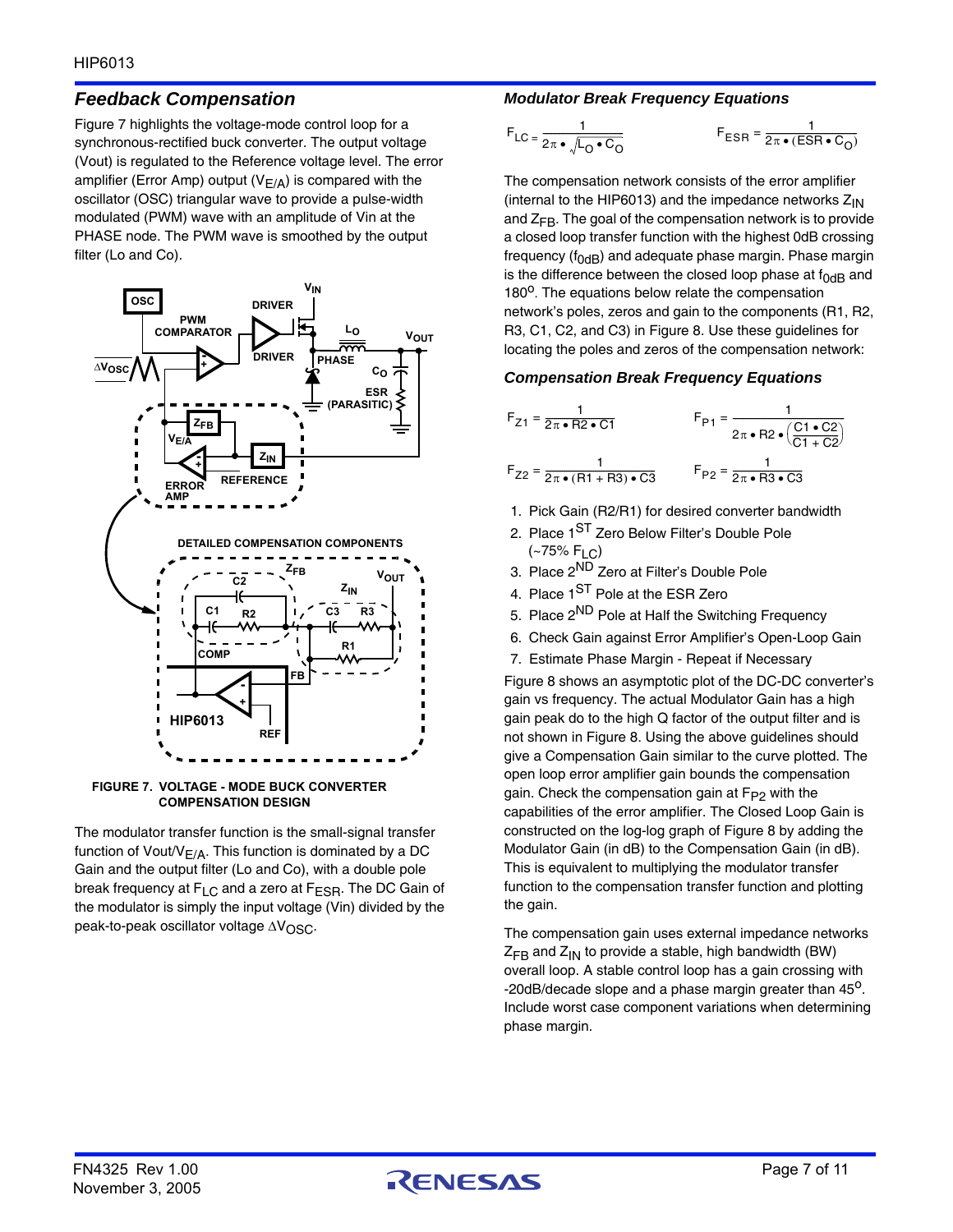

#### **FIGURE 8. ASYMPTOTIC BODE PLOT OF CONVERTER GAIN**

# *Component Selection Guidelines*

#### *Output Capacitor Selection*

An output capacitor is required to filter the output and supply the load transient current. The filtering requirements are a function of the switching frequency and the ripple current. The load transient requirements are a function of the slew rate (di/dt) and the magnitude of the transient load current. These requirements are generally met with a mix of capacitors and careful layout.

Modern microprocessors produce transient load rates above 1A/ns. High frequency capacitors initially supply the transient and slow the current load rate seen by the bulk capacitors. The bulk filter capacitor values are generally determined by the ESR (effective series resistance) and voltage rating requirements rather than actual capacitance requirements.

High frequency decoupling capacitors should be placed as close to the power pins of the load as physically possible. Be careful not to add inductance in the circuit board wiring that could cancel the usefulness of these low inductance components. Consult with the manufacturer of the load on specific decoupling requirements. For example, Intel recommends that the high frequency decoupling for the Pentium-Pro be composed of at least forty (40) 1.0uF ceramic capacitors in the 1206 surface-mount package.

Use only specialized low-ESR capacitors intended for switching-regulator applications for the bulk capacitors. The bulk capacitor's ESR will determine the output ripple voltage and the initial voltage drop after a high slew-rate transient. An aluminum electrolytic capacitor's ESR value is related to the case size with lower ESR available in larger case sizes. However, the equivalent series inductance (ESL) of these capacitors increases with case size and can reduce the usefulness of the capacitor to high slew-rate transient loading. Unfortunately, ESL is not a specified parameter. Work with your capacitor supplier and measure the capacitor's impedance with frequency to select a suitable component. In

most cases, multiple electrolytic capacitors of small case size perform better than a single large case capacitor.

### *Output Inductor Selection*

The output inductor is selected to meet the output voltage ripple requirements and minimize the converter's response time to the load transient. The inductor value determines the converter's ripple current and the ripple voltage is a function of the ripple current. The ripple voltage and current are approximated by the following equations:

$$
\Delta I = \frac{V_{IN} - V_{OUT}}{Fs \times L_{O}} \cdot \frac{V_{OUT}}{V_{IN}} \qquad \Delta V_{OUT} = \Delta I \times ESR
$$

Increasing the value of inductance reduces the ripple current and voltage. However, the large inductance values reduce the converter's response time to a load transient.

One of the parameters limiting the converter's response to a load transient is the time required to change the inductor current. Given a sufficiently fast control loop design, the HIP6013 will provide either 0% or 100% duty cycle in response to a load transient. The response time is the time required to slew the inductor current from an initial current value to the transient current level. During this interval the difference between the inductor current and the transient current level must be supplied by the output capacitor. Minimizing the response time can minimize the output capacitance required.

The response time to a transient is different for the application of load and the removal of load. The following equations give the approximate response time interval for application and removal of a transient load:

$$
t_{RISE} = \frac{L_O \times I_{TRAN}}{V_{IN} \cdot V_O} \qquad t_{FALL} = \frac{L_O \times I_{TRAN}}{V_O}
$$

where:  $I_{\text{TRAN}}$  is the transient load current step,  $t_{\text{RISE}}$  is the response time to the application of load, and  $t_{FAI}$  is the response time to the removal of load. With a +5V input source, the worst case response time can be either at the application or removal of load and dependent upon the output voltage setting. Be sure to check both of these equations at the minimum and maximum output levels for the worst case response time.

### *Input Capacitor Selection*

Use a mix of input bypass capacitors to control the voltage overshoot across the MOSFETs. Use small ceramic capacitors for high frequency decoupling and bulk capacitors to supply the current needed each time Q1 turns on. Place the small ceramic capacitors physically close to the MOSFETs and between the drain of Q1 and the anode of Schottky diode D2.

The important parameters for the bulk input capacitor are the voltage rating and the RMS current rating. For reliable operation, select the bulk capacitor with voltage and current ratings above the maximum input voltage and largest RMS current required by the circuit. The capacitor voltage rating

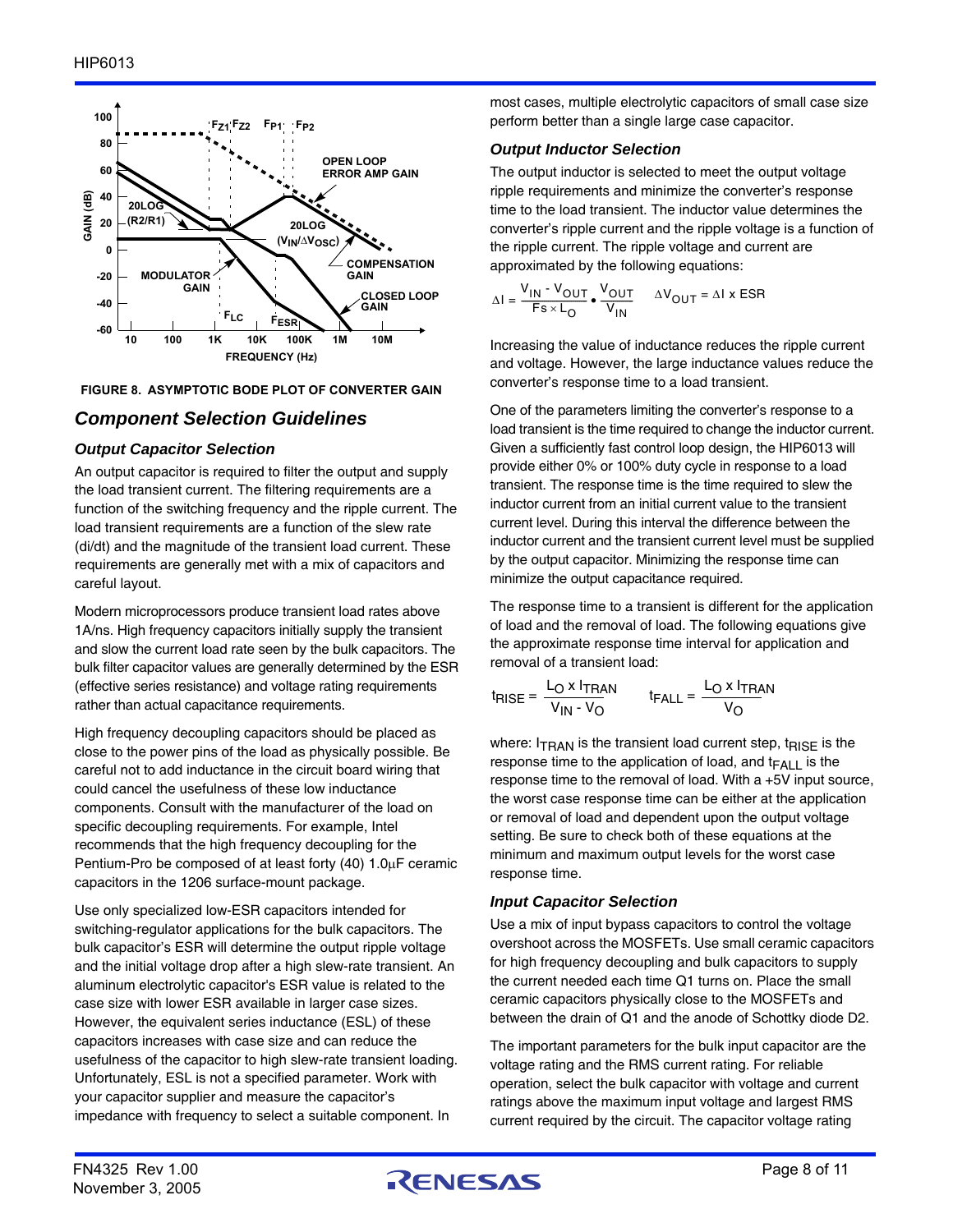### HIP6013

should be at least 1.25 times greater than the maximum input voltage and a voltage rating of 1.5 times is a conservative guideline. The RMS current rating requirement for the input capacitor of a buck regulator is approximately 1/2 the DC load current.

For a through hole design, several electrolytic capacitors (Panasonic HFQ series or Nichicon PL series or Sanyo MV-GX or equivalent) may be needed. For surface mount designs, solid tantalum capacitors can be used, but caution must be exercised with regard to the capacitor surge current rating. These capacitors must be capable of handling the surge-current at power-up. The TPS series available from AVX, and the 593D series from Sprague are both surge current tested.

#### *MOSFET Selection/Considerations*

The HIP6013 requires an N-Channel power MOSFET. It should be selected based upon r<sub>DS(ON)</sub>, gate supply requirements, and thermal management requirements.

In high-current applications, the MOSFET power dissipation, package selection and heatsink are the dominant design factors. The power dissipation includes two loss components; conduction loss and switching loss. The conduction losses are the largest component of power dissipation for the MOSFET. Switching losses also contribute to the overall MOSFET power loss (see the equations below). These equations assume linear voltagecurrent transitions and are approximations. The gatecharge losses are dissipated by the HIP6013 and don't heat the MOSFET. However, large gate-charge increases the switching interval,  $t_{SW}$ , which increases the upper MOSFET switching losses. Ensure that the MOSFET is within its maximum junction temperature at high ambient temperature by calculating the temperature rise according to package thermal-resistance specifications. A separate heatsink may be necessary depending upon MOSFET power, package type, ambient temperature and air flow.

$$
P_{\text{COND}} = I_0^2 \times r_{DS(ON)} \times D
$$

 $P_{SW} = \frac{1}{2} I_{O} x V_{IN} x t_{SW} x F s$ 

Where: D is the duty cycle =  $V_O$  /  $V_{IN}$ ,  $t<sub>SW</sub>$  is the switching interval, and Fs is the switching frequency.

Standard-gate MOSFETs are normally recommended for use with the HIP6013. However, logic-level gate MOSFETs can be used under special circumstances. The input voltage, upper gate drive level, and the MOSFET's absolute gate-tosource voltage rating determine whether logic-level MOSFETs are appropriate.

Figure 9 shows the upper gate drive (BOOT pin) supplied by a bootstrap circuit from  $V_{CC}$ . The boot capacitor,  $C_{BOOT}$ develops a floating supply voltage referenced to the PHASE pin. This supply is refreshed each cycle to a voltage of  $V_{CC}$ less the boot diode drop  $(V_D)$  when the lower MOSFET, Q2 turns on. A logic-level MOSFET can only be used for Q1 if the MOSFET's absolute gate-to-source voltage rating exceeds the maximum voltage applied to  $V_{CC}$ .

Figure 10 shows the upper gate drive supplied by a direct connection to VCC. This option should only be used in converter systems where the main input voltage is +5VDC or less. The peak upper gate-to-source voltage is approximately  $V_{CC}$  less the input supply. For +5V main power and +12VDC for the bias, the gate-to-source voltage of Q1 is 7V. A logic-level MOSFET is a good choice for Q1 and a logic-level MOSFET is a good choice for Q1 under these conditions.



**FIGURE 9. UPPER GATE DRIVE - BOOTSTRAP OPTION**

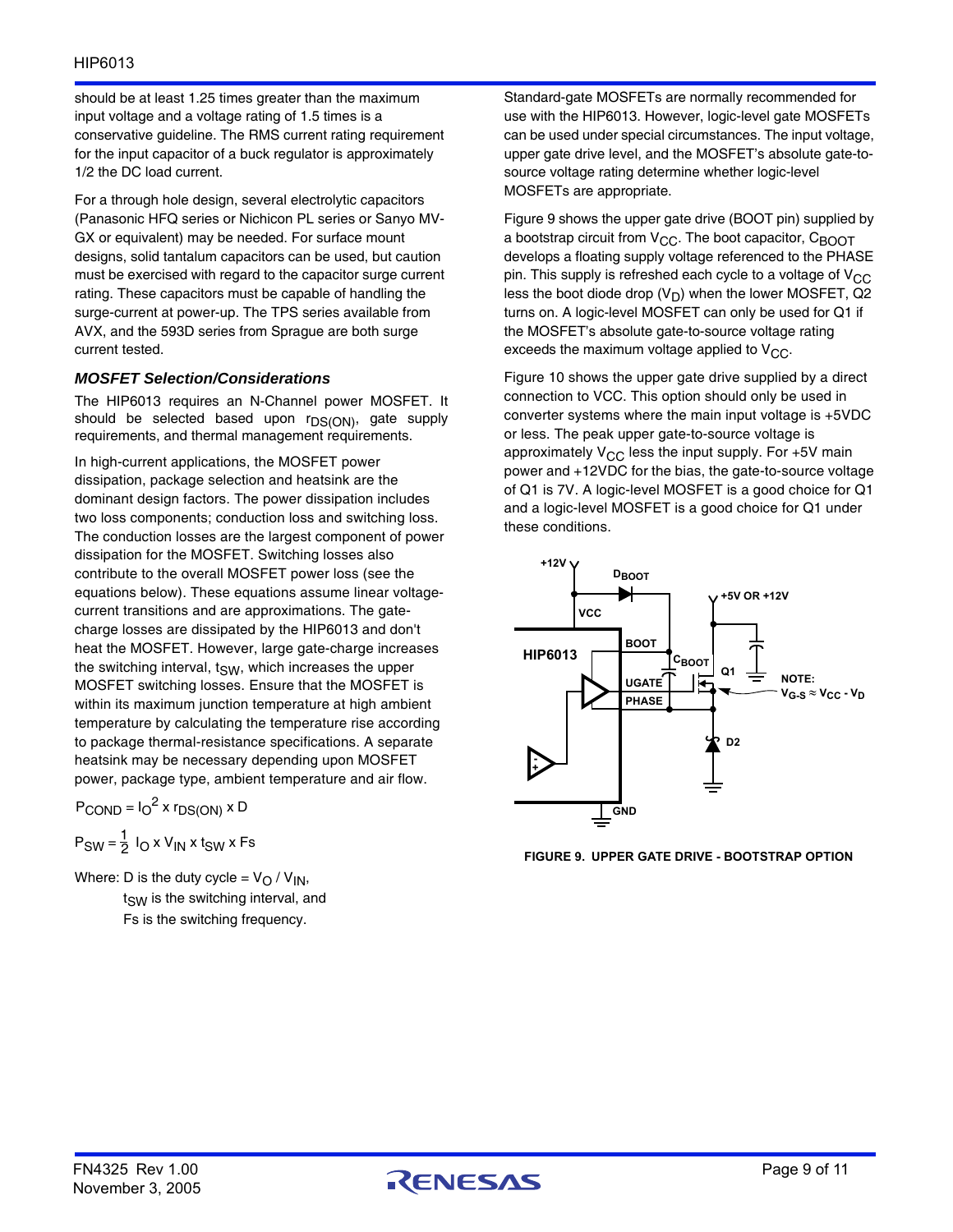

FIGURE 10. UPPER GATE DRIVE - DIRECT V<sub>CC</sub> DRIVE OPTION

#### *Schottky Selection*

Rectifier D2 conducts when the upper MOSFET Q1 is off. The diode should be a Schottky type for low power losses. The power dissipation in the Schottky rectifier is approximated by:

$$
P_{\text{COND}} = I_{\text{O}} \times V_{\text{f}} \times (1 - D)
$$

Where: D is the duty cycle =  $V_O/V_{IN}$ , and  $V_f$  is the schottky forward voltage drop

In addition to power dissipation, package selection and heatsink requirements are the main design tradeoffs in choosing the Schottky rectifier. Since the three factors are interrelated, the selection process is an iterative procedure. The maximum junction temperature of the rectifier must remain below the manufacturer's specified value, typically  $125^{\circ}$ C. By using the package thermal resistance specification and the Schottky power dissipation equation (shown above), the junction temperature of the rectifier can be estimated. Be sure to use the available airflow and ambient temperature to determine the junction temperature rise.

© Copyright Intersil Americas LLC 1997-2005. All Rights Reserved. All trademarks and registered trademarks are the property of their respective owners.

For additional products, see [www.intersil.com/en/products.html](http://www.intersil.com/en/products.html?utm_source=Intersil&utm_medium=datasheet&utm_campaign=disclaimer-ds-footer)

[Intersil products are manufactured, assembled and tested utilizing ISO9001 quality systems as noted](http://www.intersil.com/en/products.html?utm_source=Intersil&utm_medium=datasheet&utm_campaign=disclaimer-ds-footer) in the quality certifications found at [www.intersil.com/en/support/qualandreliability.html](http://www.intersil.com/en/support/qualandreliability.html?utm_source=Intersil&utm_medium=datasheet&utm_campaign=disclaimer-ds-footer)

*Intersil products are sold by description only. Intersil may modify the circuit design and/or specifications of products at any time without notice, provided that such modification does not, in Intersil's sole judgment, affect the form, fit or function of the product. Accordingly, the reader is cautioned to verify that datasheets are current before placing orders. Information furnished by Intersil is believed to be accurate and reliable. However, no responsibility is assumed by Intersil or its subsidiaries for its use; nor for any infringements of patents or other rights of third parties which may result from its use. No license is granted by implication or otherwise under any patent or patent rights of Intersil or its subsidiaries.*

For information regarding Intersil Corporation and its products, see [www.intersil.com](http://www.intersil.com?utm_source=intersil&utm_medium=datasheet&utm_campaign=disclaimer-ds-footer)

November 3, 2005